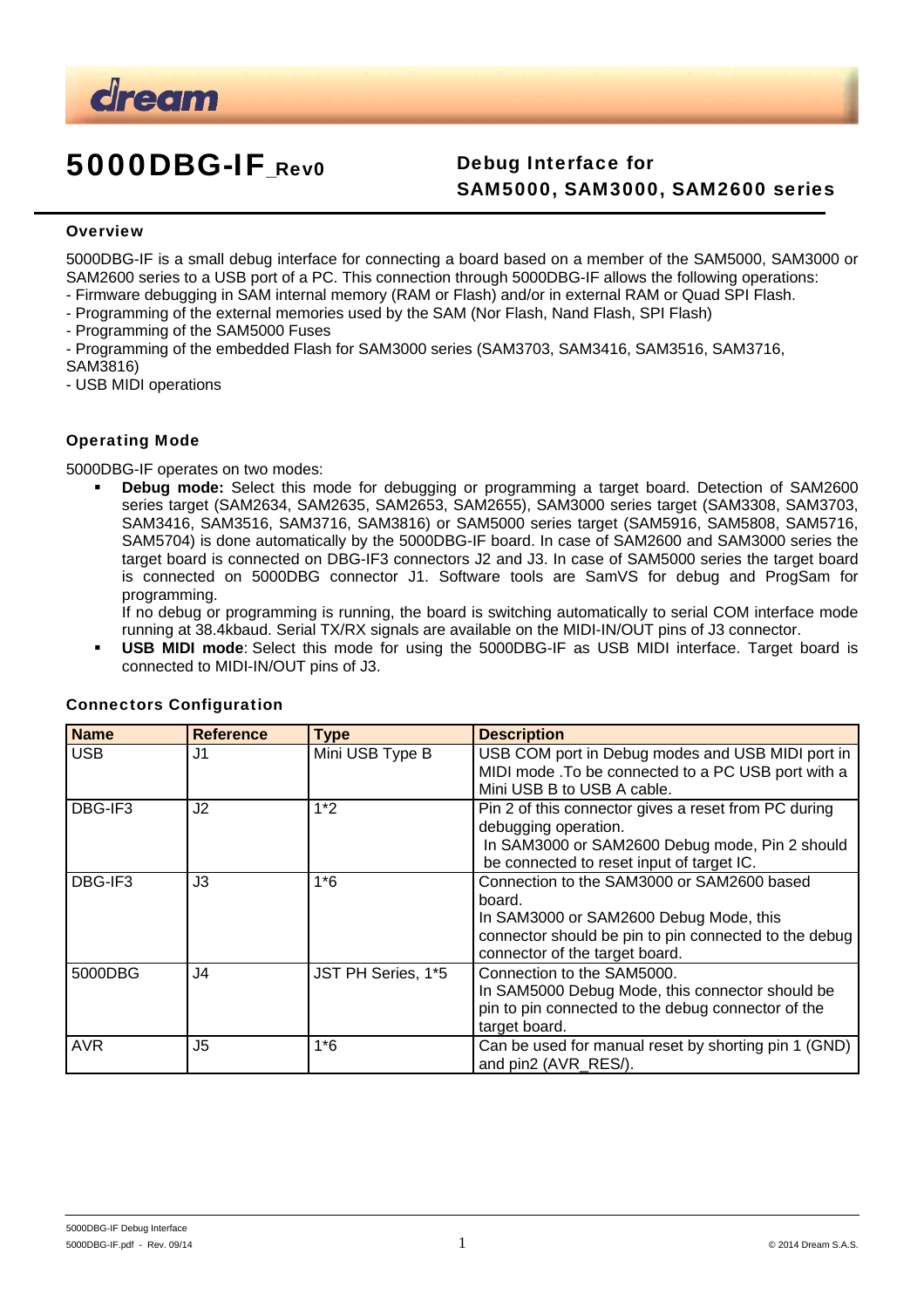

### Jumper Configuration

| <b>Reference</b> | <b>Default Setting</b> | <b>Description</b>                                       |  |  |
|------------------|------------------------|----------------------------------------------------------|--|--|
| JMP1             | Open                   | Select firmware running on 5000DBG-IF                    |  |  |
|                  |                        | Open: Execute SAM5000, SAM3000 or SAM2600 debug firmware |  |  |
|                  |                        | Closed: Execute USB MIDI firmware.                       |  |  |
|                  |                        | Also enter AVR DFU Mode after manual Reset               |  |  |

#### Windows Drivers Install

Windows drivers for 5000DBG-IF are automatically installed when installing Dream ProgSam or SamVS software.

Be aware:

ProgSam or SamVS must be installed in the PC prior connecting 5000DBG-IF to one of the PC USB socket!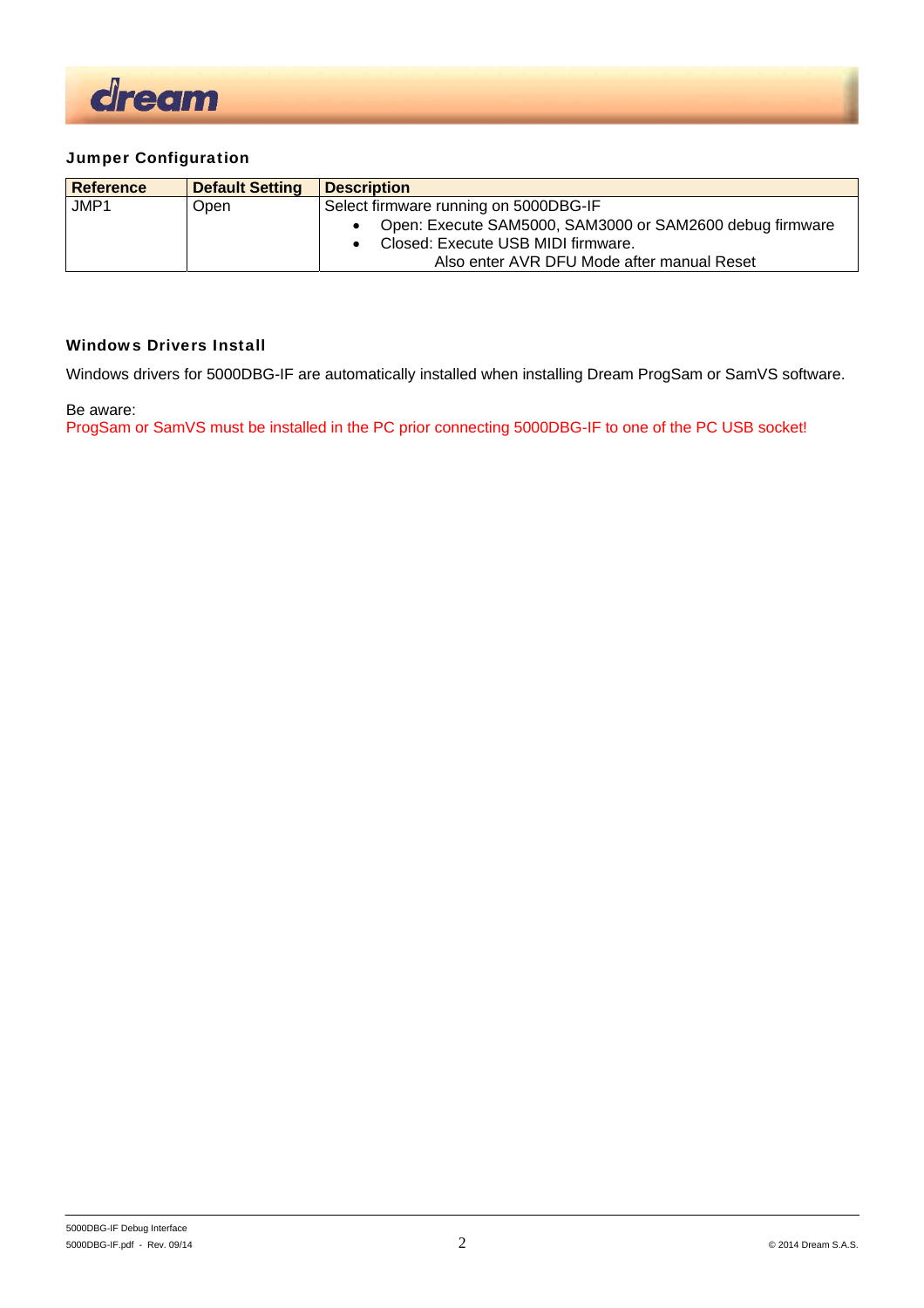

## Layout

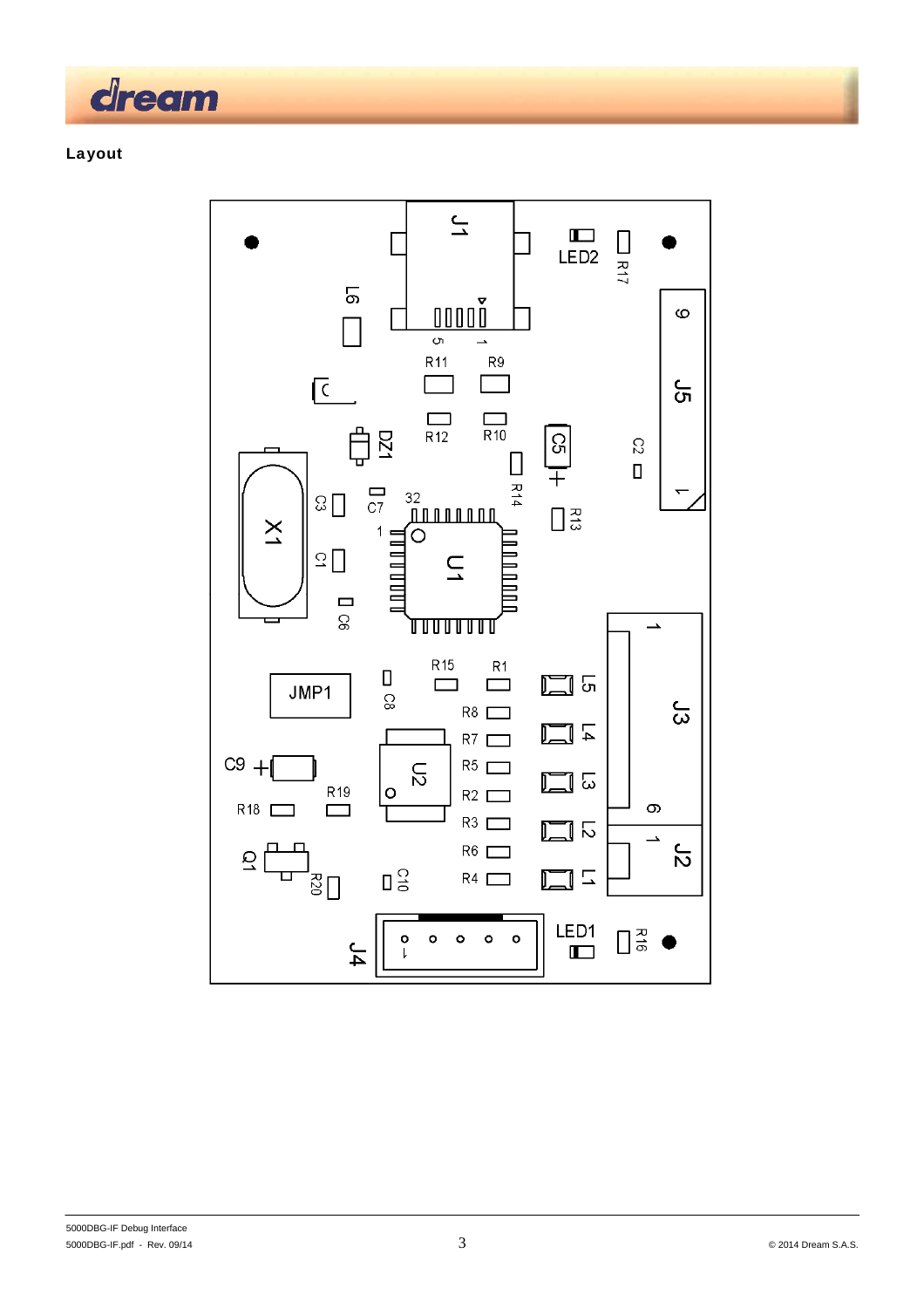

#### Bill of Material

5000DBG‐IF.DSN Revision: 0 Page 1

Bill Of Materials Tuesday, March 18, 2014

| Item           | Quantity       | Reference                              | Part               | Manufacturer      | <b>Manufacturer Reference</b> |
|----------------|----------------|----------------------------------------|--------------------|-------------------|-------------------------------|
|                |                |                                        |                    |                   |                               |
| $\mathbf{1}$   | $\overline{2}$ | C1, C3                                 | 22pF               |                   |                               |
| $\overline{2}$ | $\mathbf{1}$   | C <sub>2</sub>                         | 470pF              |                   |                               |
| 3              | $\mathbf{1}$   | C <sub>4</sub>                         | $10\mu$ F-T- $10V$ |                   |                               |
| 4              | $\overline{2}$ | C5, C9                                 | $1\mu$ F-T         |                   |                               |
| 5              | $\overline{4}$ | C6, C7, C8, C10                        | 100nF              |                   |                               |
| 6              | $\mathbf{1}$   | DZ1                                    | N.M.               | <b>ON SEMI</b>    | MM3Z5V6T1G                    |
| $\overline{7}$ | $\mathbf{1}$   | JMP1                                   | Jumper1P           | Generic           | BA25-Male-7mm-Gold            |
| 8              | $\mathbf{1}$   | J1                                     | 651 005 161 21     | WERI              | 651 005 161 21                |
| 9              | $\mathbf{1}$   | J2                                     | MLSS100-02         | <b>ITW PANCON</b> | MLSS100-02                    |
| 10             | $\mathbf{1}$   | J3                                     | MLSS100-06         | <b>ITW PANCON</b> | MLSS100-06                    |
| 11             | $\mathbf{1}$   | J4                                     | B5B-PH-K-S         | <b>JST</b>        | B5B-PH-K-S                    |
| 12             | $\mathbf{1}$   | J <sub>5</sub>                         | HEAD <sub>6</sub>  | Generic           | BA25-Male-7mm-Gold            |
| 13             | $\mathbf{1}$   | LED1                                   | <b>TLMY1100</b>    | <b>VISHAY</b>     | <b>TLMY1100</b>               |
| 14             | $\mathbf{1}$   | LED <sub>2</sub>                       | <b>TLMG1100</b>    | <b>VISHAY</b>     | <b>TLMG1100</b>               |
| 15             | 5              | L1, L2, L3, L4, L5                     | NFM21CC102R1H3     | <b>MURATA</b>     | NFM21CC102R1H3                |
| 16             | $\mathbf{1}$   | L6                                     | 742792093          | <b>WURTH</b>      | 742792093                     |
| 17             | $\mathbf{1}$   | Q1                                     | <b>BSH201</b>      |                   |                               |
| 18             | 6              | R1, R2, R3, R5, R6,<br>R <sub>18</sub> | 100k               |                   |                               |
| 19             | $\overline{3}$ | R4, R7, R8                             | 100                |                   |                               |
| 20             | $\overline{2}$ | R9, R11                                | $\mathbf 0$        |                   |                               |
| 21             | $\overline{2}$ | R10, R12                               | 22                 |                   |                               |
| 22             | $\overline{2}$ | R13, R19                               | 4.7k               |                   |                               |
| 23             | $\mathbf{1}$   | R14                                    | 510                |                   |                               |
| 24             | $\overline{2}$ | R15, R20                               | 10k                |                   |                               |
| 25             | $\overline{2}$ | R16, R17                               | 750                |                   |                               |
| 26             | $\mathbf{1}$   | U1                                     | AT90USB162         | <b>ATMEL</b>      | AT90USB162-16AU               |
| 27             | $\mathbf{1}$   | U <sub>2</sub>                         | 74LVC125           | <b>TI</b>         | 74LVC125APW                   |
| 28             | $\mathbf{1}$   | X1                                     | 8 MHz              |                   |                               |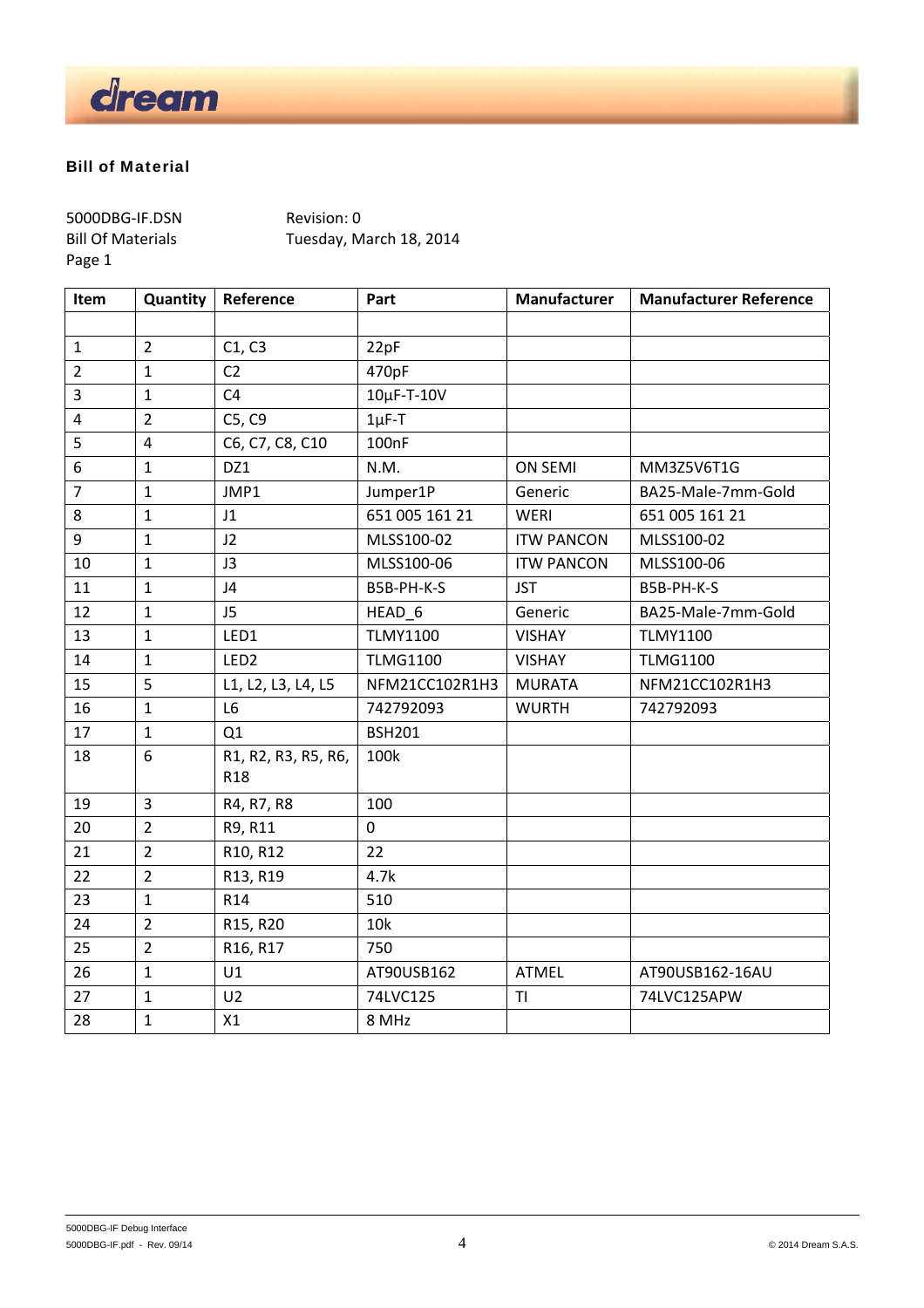